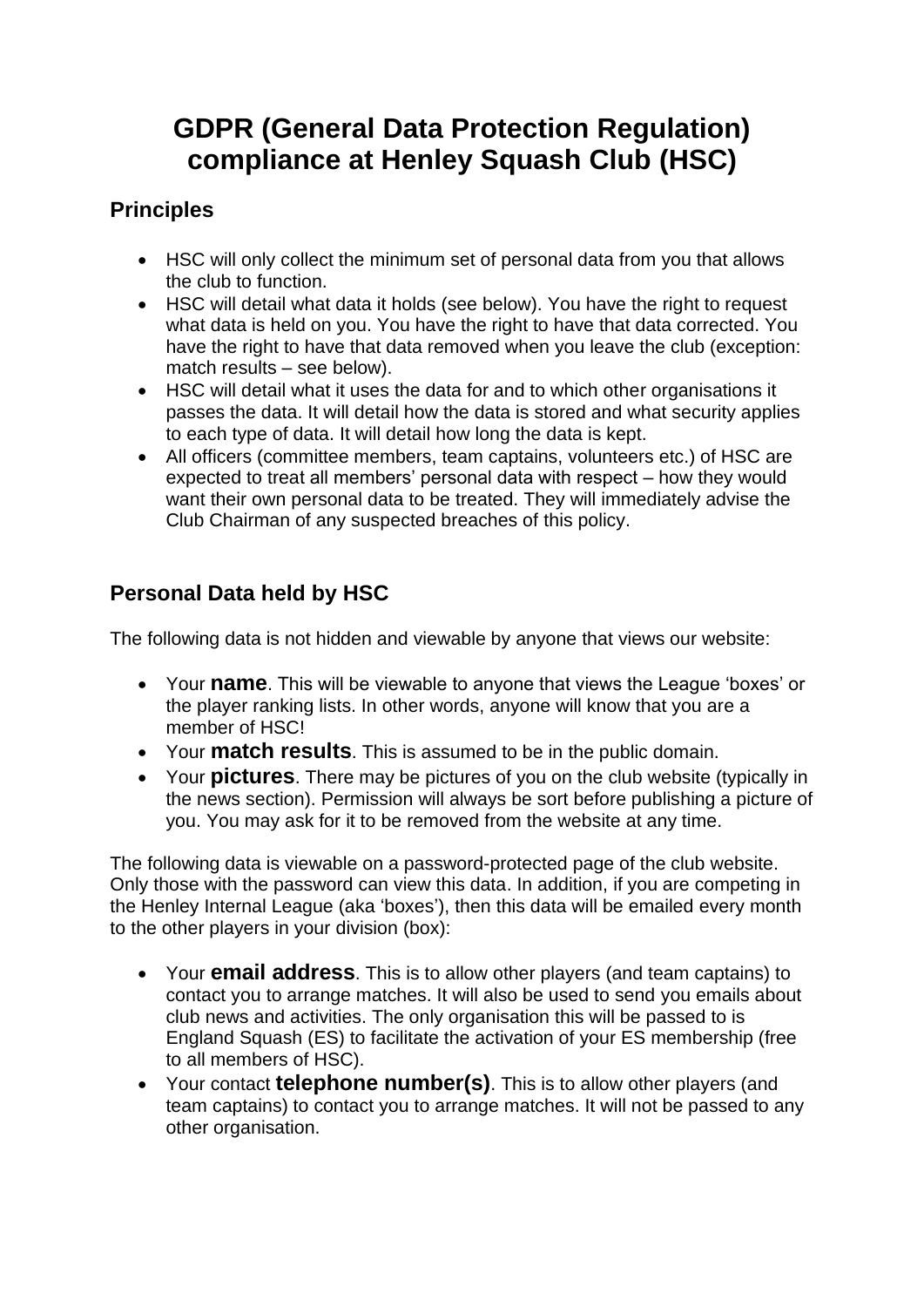The following data may be held for a temporary period by the membership secretary until such a time as it is transferred to the system of another organisation:

- Your **England Squash (ES) ID**. As part of the process to join HSC, members are asked to indicate whether they are already members of ES – to avoid duplicate entries. Once they are set up on the ES website as affiliated to HSC, this information is not retained, but is still accessible on the ES website by the membership secretary.
- Your **bank details**. For members who are in receipt of funds from HSC (typically team captains), you may have given your bank details to the membership secretary (sort code, account number, account name). Once this has been used to set you up as a payee with the club's bank (NatWest), this information is not retained, but is still accessible on the NatWest website by the membership secretary.

#### **Personal Data Storage**

- **Name** and **match results** are stored on the club website. They are considered to be in the public domain and are retained indefinitely.
- **Email address** & **telephone number(s)** are stored on the club website and on the home PC of the membership secretary. The data will be retained for a period after a member leaves the club - to be removed at a future date as part of a database cleaning exercise. Leaving members can opt to have their data removed immediately.
- **Pictures** are stored on the club website and on the home PC of the membership secretary. Members (and ex-members) can ask for them to be removed.
- **England Squash ID** may be retained on the home PC of the membership secretary - to be removed at a future date as part of a database cleaning exercise. Members (and ex-members) can ask for it to be removed immediately.
- **Bank details** are stored on the home PC of the membership secretary (typically in an email) until the data is transferred to NatWest's system, at which point they are removed.

## **Action Log**

17/5/18 Chairman & Membership Sec. have GDPR meeting and create plan to achieve compliance 23/5/18 Membership Secretary completes first draft of GDPR Policy document

24/5/18 Email to membership outlining GDPR plan

17/8/18 GDPR Policy document (version 1.2) published on club website

21/6/22 GDPR Policy document (version 1.3) published on club website

- ??? Existing Data audit
- ??? Email to membership explaining how to 'opt-in' to the GDPR policy